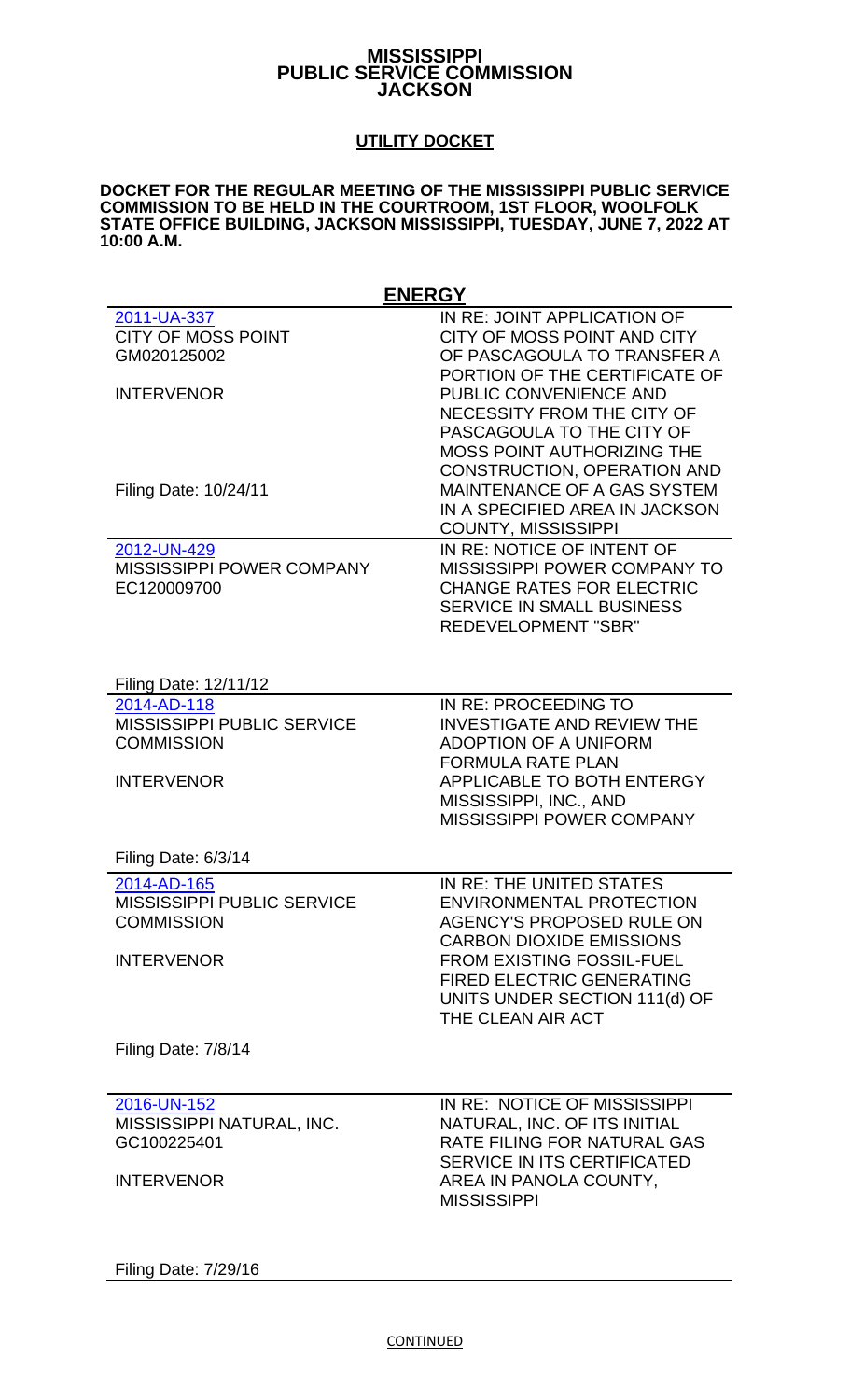| 2017-UA-79<br>SOUTHERN CROSS TRANSMISSION<br><b>LLC</b> | IN RE: PETITION BY SOUTHERN<br><b>CROSS TRANSMISSION LLC FOR A</b><br><b>CERTIFICATE OF PUBLIC</b><br><b>CONVENIENCE AND NECESSITY</b> |
|---------------------------------------------------------|----------------------------------------------------------------------------------------------------------------------------------------|
| <b>INTERVENOR</b>                                       | FOR THE PROPOSED SOUTHERN<br><b>CROSS TRANSMISSION PROJECT</b>                                                                         |
| Filing Date: 4/25/17                                    |                                                                                                                                        |
| 2018-UN-133                                             | IN RE: REPORT OF ENTERGY                                                                                                               |
| <b>ENTERGY MISSISSIPPI INC.</b><br>EC123008200          | MISSISSIPPI, INC. ON ITS EFFORTS<br>TO MODERNIZE CUSTOMER<br><b>SERVICE OFFERINGS AND</b><br><b>IMPROVE SYSTEM EFFICIENCY</b>          |
| Filing Date: 11/16/18                                   |                                                                                                                                        |
| 2018-UN-205                                             | IN RE: NOTICE OF INTENT OF                                                                                                             |
| ENTERGY MISSISSIPPI, INC.<br>EC123008200                | <b>ENTERGY MISSISSIPPI, INC. TO</b><br><b>IMPLEMENT REVISIONS TO THE</b><br><b>FORMULA RATE PLAN</b>                                   |
| Filing Date: 10/12/18                                   |                                                                                                                                        |
| 2018-UN-268                                             | IN RE: NOTICE OF INTENT OF                                                                                                             |
| <b>ENTERGY MISSISSIPPI LLC</b><br>EC123008200           | <b>ENTERGY MISSISSIPPI, LLC TO</b><br><b>BEGIN OFFERING COMMUNITY</b>                                                                  |
|                                                         | <b>SOLAR TO CUSTOMERS</b>                                                                                                              |
| <b>INTERVENOR</b>                                       |                                                                                                                                        |
|                                                         |                                                                                                                                        |
| Filing Date: 12/20/18                                   |                                                                                                                                        |
| 2019-UN-1                                               | IN RE: NOTICE OF TOWN OF UTICA                                                                                                         |
| <b>CITY OF UTICA</b><br>GM100011000                     | OF INTENT TO CHANGE RATES<br><b>FOR GAS SERVICE IN ITS</b>                                                                             |
|                                                         | <b>CERTIFICATED AREA IN HINDS</b>                                                                                                      |
|                                                         | AND COPIAH COUNTY,                                                                                                                     |
|                                                         | <b>MISSISSIPPI</b>                                                                                                                     |
| Dated Filed: 1/2/19                                     |                                                                                                                                        |
| 2019-UN-219                                             | IN RE: NOTICE OF MISSISSIPPI                                                                                                           |
| <b>MISSISSIPPI POWER COMPANY</b><br>EC120009700         | <b>POWER COMPANY OF ITS 2022</b><br>PEP EVALUATION REPORT                                                                              |
|                                                         | PURSUANT TO THE COMPANY'S                                                                                                              |
|                                                         | PERFORMANCE EVALUATION<br><b>PLAN</b>                                                                                                  |
|                                                         |                                                                                                                                        |
| Filing Date: 11/26/19<br>2020-UA-90                     | IN RE: APPLICATION OF ENTERGY                                                                                                          |
| <b>ENTERGY MISSISSIPPI, LLC</b>                         | MISSISSIPPI, LLC FOR                                                                                                                   |
| EC123008200                                             | <b>AUTHORIZATION RELATED TO</b>                                                                                                        |
|                                                         | OTHER POST-EMPLOYMENT<br><b>BENEFITS</b>                                                                                               |
|                                                         |                                                                                                                                        |

Filing Date: 7/6/20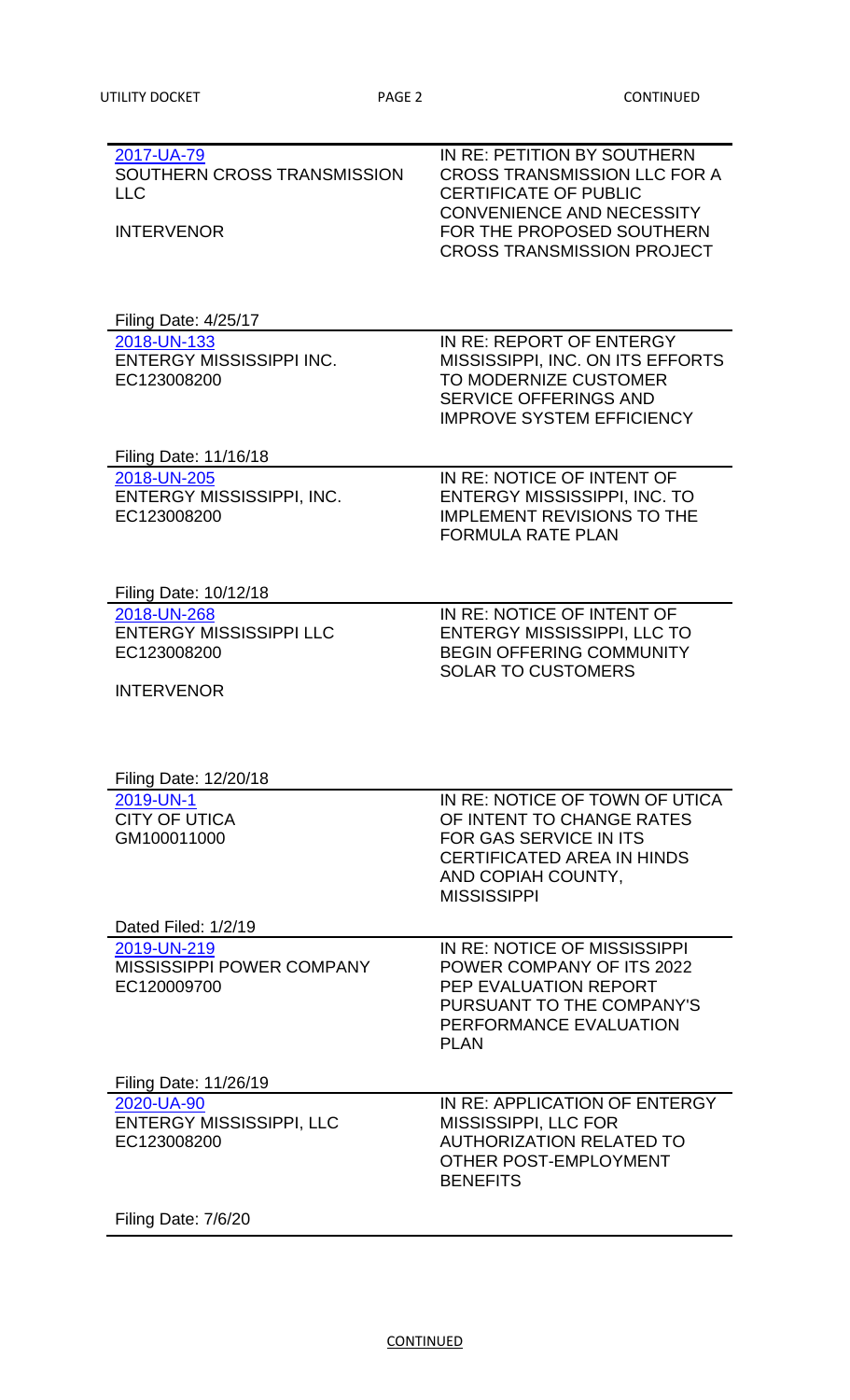| 2021-AD-19                        | IN RE: ORDER ESTABLISHING           |
|-----------------------------------|-------------------------------------|
| <b>MISSISSIPPI PUBLIC SERVICE</b> | <b>DOCKET TO REVIEW THE</b>         |
| <b>COMMISSION</b>                 | <b>EFFICACY AND FAIRNESS OF THE</b> |
|                                   | <b>NET METERING AND</b>             |
| <b>INTERVENOR</b>                 | <b>INTERCONNECTION RULES</b>        |
|                                   |                                     |
|                                   |                                     |
|                                   |                                     |
| <b>Filing Date: 1/12/21</b>       |                                     |
| 2021-AD-52                        | IN RE: ORDER ESTABLISHING           |
| <b>MISSISSIPPI PUBLIC SERVICE</b> | DOCKET TO INVESTIGATE THE           |
| <b>COMMISSION</b>                 | <b>MEMBERSHIP OF ENTERGY</b>        |
|                                   | MISSISSIPPI, LLC IN THE             |
| <b>INTERVENOR</b>                 | <b>MIDCONTINENT INDEPENDENT</b>     |
|                                   | <b>TRANSMISSION OPERATOR</b>        |
|                                   |                                     |
|                                   |                                     |
| Filing Date: 4/6/21               |                                     |
| 2021-UA-127                       | IN RE: JOINT APPLICATION OF         |
| <b>ENTERGY MISSISSIPPI, LLC</b>   | ENTERGY MISSISSIPPI, LLC AND        |
| EC123008200                       | <b>COAHOMA ELECTRIC POWER</b>       |
|                                   | <b>ASSOCIATION FOR ORDER</b>        |
|                                   | APPROVING EXCHANGE OF               |
|                                   | PORTIONS OF SERVICE AREAS IN        |
| <b>Filing Date: 7/23/21</b>       | <b>DESOTO COUNTY, MISSISSIPPI</b>   |
|                                   |                                     |
| 2021-UA-138                       | IN RE: JOINT PETITION OF            |
| <b>COOPERATIVE ENERGY</b>         | <b>COOPERATIVE ENERGY AND</b>       |
| EA12307500                        | SOUTHERN PINE ELECTRIC              |
|                                   | <b>COOPERATIVE FOR A</b>            |
|                                   | <b>CERTIFICATE OF PUBLIC</b>        |
|                                   |                                     |
|                                   | <b>CONVENIENCE AND NECESSITY</b>    |
|                                   | AUTHORIZING THEM TO ACQUIRE,        |
|                                   | CONSTRUCT, OWN AND OPERATE          |
|                                   | <b>ELECTRICAL TRANSMISSION</b>      |
|                                   | <b>LINES AND SUBSTATION</b>         |
| <b>Filing Date: 8/11/21</b>       | <b>FACILITIES IN RANKIN COUNTY,</b> |
|                                   | MISSISSIPPI (EAST BRANDON)          |
| 2021-UN-153                       | IN RE: NOTICE OF INTENT OF          |
| <b>ENTERGY MISSISSIPPI, LLC</b>   | <b>ENTERGY MISSISSIPPI, LLC, TO</b> |
| EC123008200                       | <b>CHANGE RATES BY OFFERING ITS</b> |
|                                   | <b>FAST CHARGING FOR ELECTRIC</b>   |
|                                   | <b>VEHICLES RATE SCHEDULE</b>       |
| <b>Filing Date: 9/17/21</b>       |                                     |
|                                   |                                     |
| 2021-UA-176                       | IN RE: PETITION BY ENTERGY          |
| <b>ENTERGY MISSISSIPPI, LLC</b>   | MISSISSIPPI, LLC FOR A              |
| EC123008200                       | <b>CERTIFICATE OF PUBLIC</b>        |
|                                   | <b>CONVENIENCE AND NECESSITY</b>    |
|                                   | <b>TO MAKE RELIABILITY</b>          |
|                                   | <b>IMPROVEMENTS TO AND</b>          |
|                                   | <b>MODERNIZE ITS TRANSMISSION</b>   |
|                                   | <b>AND DISTRIBUTION</b>             |
| Filing Date: 10/29/21             | <b>INFRASTRUCTURE IN DESOTO</b>     |
|                                   | <b>COUNTY, MISSISSIPPI</b>          |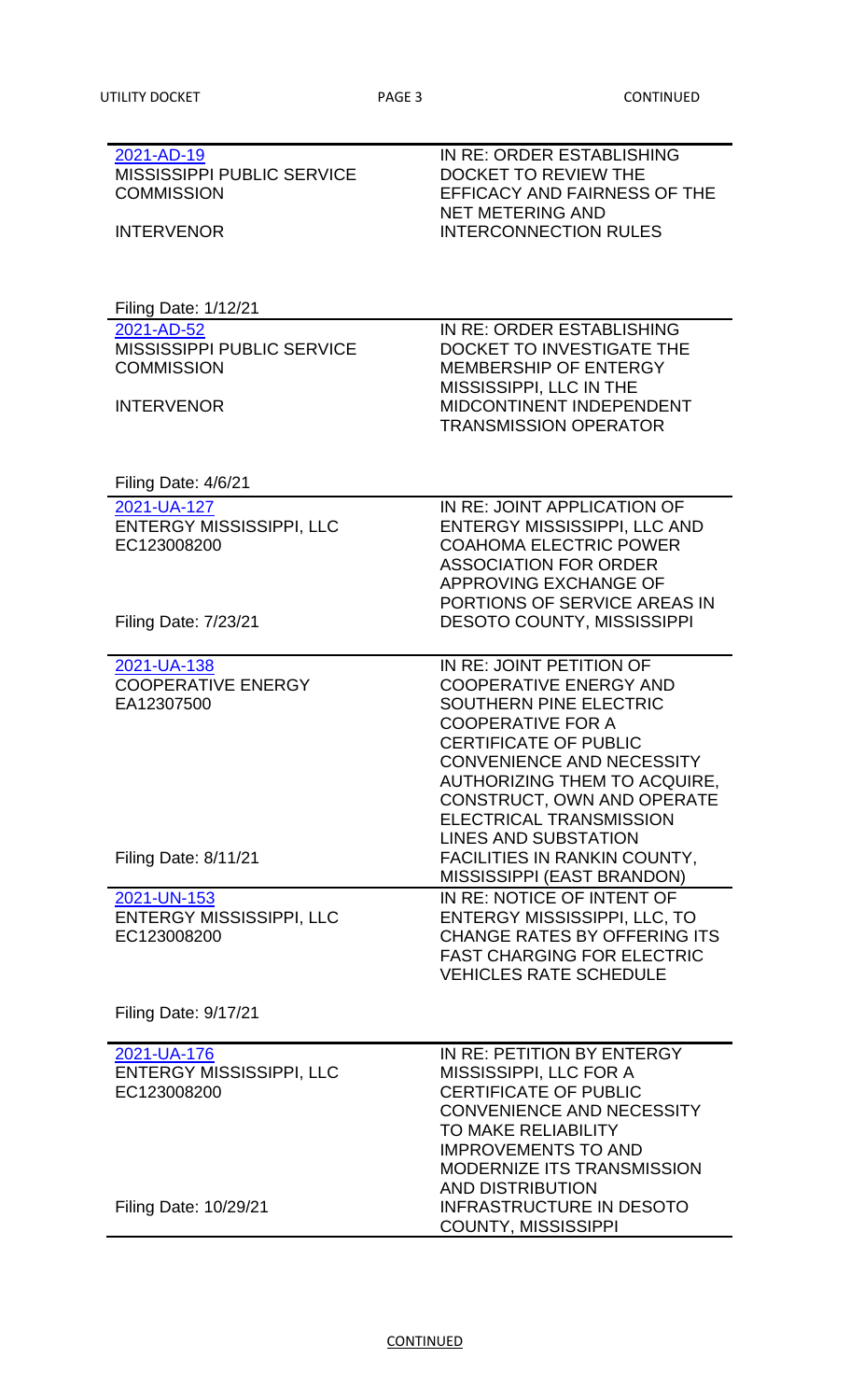| 2021-UA-429                       | IN RE: NOTICE OF INTENT TO          |
|-----------------------------------|-------------------------------------|
| <b>MISSISSIPPI POWER COMPANY</b>  | <b>CHANGE RATES FOR ELECTRIC</b>    |
| EC120009700                       | <b>SERVICE IN SMALL</b>             |
|                                   | <b>REDEVELOPMENT"SBR" RIDER</b>     |
|                                   |                                     |
|                                   |                                     |
| <b>Filing Date: 4/15/22</b>       |                                     |
| 2022-UN-6                         | IN RE: NOTICE OF INTENT OF          |
| <b>ENTERGY MISSISSIPPI, LLC</b>   | <b>ENTERGY MISSISSIPPI, LLC TO</b>  |
| EC123008200                       | <b>CHANGE RATES BY FILING</b>       |
|                                   | <b>RENEWABLE COMMUNITY OPTION</b>   |
|                                   | (SCHEDULE RCO)                      |
|                                   |                                     |
| Filing Date: 1/20/22              |                                     |
| 2022-AD-07                        | IN RE: DOCKET TO REVIEW             |
| <b>MISSISSIPPI PUBLIC SERVICE</b> | <b>COMMUNITY SOLAR PROPOSALS</b>    |
| <b>COMMISSION</b>                 |                                     |
|                                   |                                     |
| <b>INTERVENOR</b>                 |                                     |
|                                   |                                     |
|                                   |                                     |
| <b>Filing Date: 1/21/22</b>       |                                     |
| 2022-UA-22                        | IN RE: PETITION OF MS SOLAR 7,      |
| <b>MS SOLAR 7 LLC</b>             | LLC, FOR A CERTIFICATE OF           |
|                                   | PUBLIC CONVENIENCE AND              |
|                                   | NECESSITY AUTHORIZING THE           |
|                                   | <b>CONSTRUCTION AND OPERATION</b>   |
|                                   | OF A SOLAR ELECTRIC                 |
|                                   | <b>GENERATING AND STORAGE</b>       |
|                                   | <b>FACILITY IN CLAY COUNTY,</b>     |
| Filing Date: 3/7/22               | <b>MISSISSIPPI</b>                  |
| 2022-UA-23                        | IN RE: PETITION OF MS SOLAR 4,      |
| <b>MS SOLAR 4, LLC</b>            | LLC FOR A SUPPLEMENTAL              |
|                                   | <b>CERTIFICATE OF PUBLIC</b>        |
|                                   | <b>CONVENIENCE AND NECESSITY</b>    |
|                                   | <b>AUTHORIZING THE</b>              |
|                                   |                                     |
|                                   | <b>CONSTRUCTION AND OPERATION</b>   |
|                                   | OF A PORTION OF A SOLAR             |
|                                   | <b>ELECTRIC GENERATING FACILITY</b> |
| Filing Date: 3/9/22               | IN LAMAR COUNTY, MISSISSIPPI        |
| 2022-UA-25                        | IN RE: JOINT APPLICATION OF         |
| YALOBUSHA COUNTY, MISSISSIPPI     | YALOBUSHA COUNTY,                   |
| GD003252200                       | <b>MISSISSIPPI AND THE</b>          |
|                                   | OAKLAND/YALOBUSHA NATURAL           |
|                                   | <b>GAS DISTRICT FOR APPROVAL OF</b> |
|                                   | SALE TO YALOBUSHA COUNTY,           |
|                                   | <b>MISSISSIPPI OF THE</b>           |
|                                   | OAKLAND/YALOBUSHA NATURAL           |
|                                   | <b>GAS DISTRICT, INCLUDING, ALL</b> |
|                                   | <b>EQUIPMENT AND REAL ESTATE</b>    |
|                                   | <b>NECESSARY TO PROVIDE</b>         |
|                                   | NATURAL GAS SERVICE TO THE          |
|                                   | <b>RESIDENTS OF SAID DISTRICT,</b>  |
|                                   | AND FOR APPROVAL OF                 |
| <b>Filing Date: 3/16/22</b>       | <b>TRANSFER OF CERTIFICATES OF</b>  |
|                                   | PUBLIC CONVENIENCE AND              |
|                                   | <b>NECESSITY</b>                    |

**CONTINUED**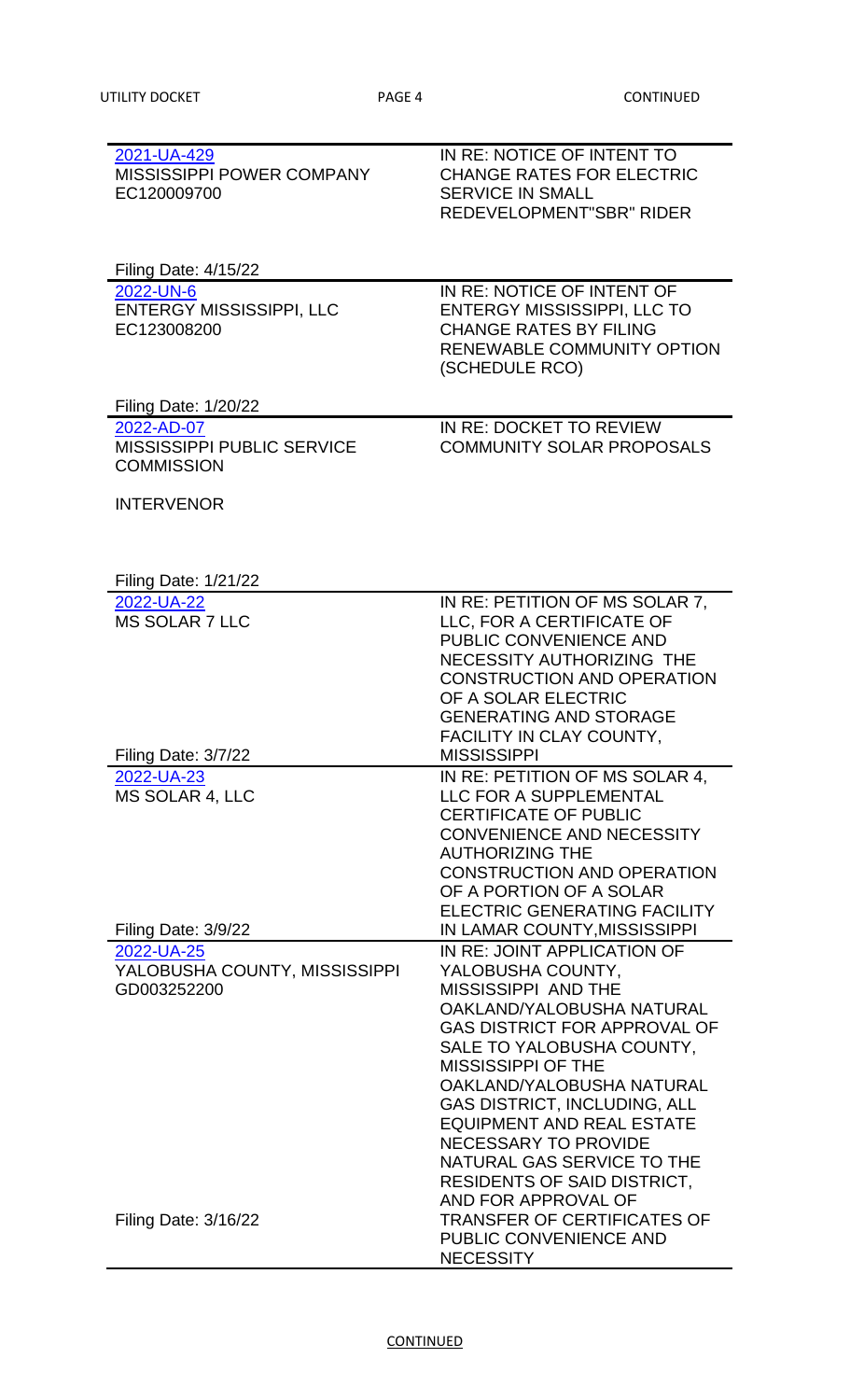| 2022-UA-26                          | IN RE: NOTICE OF CENTERPOINT                |
|-------------------------------------|---------------------------------------------|
| <b>CENTERPOINT ENERGY RESOURCES</b> | <b>ENERGY RESOURCES CORP.</b>               |
| CORP.                               | <b>D/B/A CENTERPOINT ENERGY</b>             |
| GC123086100                         | MISSISSIPPI GAS, OF THE FILING              |
|                                     | OF ROUTINE CHANGES IN ITS                   |
|                                     | <b>SMALL COMMERCIAL</b>                     |
|                                     | <b>REDEVELOPMENT RIDER SCR-1</b>            |
| <b>Filing Date: 3/17/22</b>         | IN RE: PETITION OF HATTIESBURG              |
| 2022-UA-28<br>HATTIESBURG FARM, LLC | FARM, LLC FOR A CERTIFICATE OF              |
|                                     | PUBLIC CONVENIENCE AND                      |
|                                     | <b>NECESSITY TO EXPAND SOLAR</b>            |
|                                     | <b>GENERATING FACILITY IN</b>               |
|                                     | <b>FORREST COUNTY, MISSISSIPPI</b>          |
| <b>Filing Date: 3/23/22</b>         |                                             |
| 2022-UN-36                          | IN RE: NOTICE OF MISSISSIPPI                |
| <b>MISSISSIPPI POWER COMPANY</b>    | POWER COMPANY OF FILING ITS                 |
| EC120009700                         | AD VALOREM TAX ADJUSTMENT                   |
|                                     | <b>FACTOR FOR APRIL 2022</b>                |
|                                     | <b>THROUGH MARCH 2023</b>                   |
|                                     |                                             |
| Filing Date: 4/13/22                |                                             |
| 2022-UN-44                          | IN RE: NOTICE OF INTENT OF                  |
| <b>ENTERGY MISSISSIPPI, LLC</b>     | <b>ENTERGY MISSISSIPPI, LLC TO</b>          |
| EC123008200                         | <b>CHANGE RATES BY OFFERING</b>             |
|                                     | <b>ENTERGY MISSISSIPPI FLEX</b>             |
|                                     | <b>CHARGE OFFERING TO SUPPORT</b>           |
|                                     | <b>CUSTOMERS' INTEREST IN</b>               |
|                                     | <b>TRANSPORTATION</b>                       |
|                                     |                                             |
| Filing Date: 5/2/22                 | <b>ELECTRIFICATION</b>                      |
|                                     | <b>WATER &amp; SEWER</b>                    |
| 2015-UA-208                         | IN RE: PETITION OF UTILITY                  |
| UTILITY SERVICES, LLC               | SERVICES, LLC, FOR A FACILITIES             |
| WC020239800                         | <b>CERTIFICATE OF PUBLIC</b>                |
|                                     | <b>CONVENIENCE AND NECESSITY</b>            |
|                                     | AUTHORIZING IT TO CONSTRUCT,                |
|                                     | OPERATE AND MAINTAIN AND TO                 |
|                                     | REPAIR AND RENOVATE CERTAIN                 |
|                                     | <b>EXISTING FACILITIES IN ITS</b>           |
|                                     | <b>WATER SYSTEM WITHIN ITS</b>              |
|                                     | CERTIFICATED AREA IN ADAMS,                 |
| Filing Date: 11/12/15               | <b>HANCOCK, HARRISON AND</b>                |
|                                     | <b>JACKSON COUNTIES, MISSISSIPPI</b>        |
| 2015-UA-209                         | IN RE: PETITION OF UTILITY                  |
| UTILITY SERVICES, INC.              | <b>SERVICES, LLC FOR A FACILITIES</b>       |
| SC020239801                         | <b>CERTIFICATE OF PUBLIC</b>                |
|                                     | <b>CONVENIENCE AND NECESSITY</b>            |
|                                     | AUTHORIZING IT TO CONSTRUCT,                |
|                                     | OPERATE AND MAINTAIN AND TO                 |
|                                     | REPAIR AND RENOVATE CERTAIN                 |
|                                     | <b>EXISTING FACILITIES IN ITS</b>           |
|                                     | <b>SEWER SYSTEM WITHIN ITS</b>              |
|                                     | CERTIFICATED AREA IN ADAMS,                 |
|                                     | HANCOCK, HARRISON, LAMAR,                   |
| Filing Date: 11/12/15               | OKTIBBEHA, RANKIN, WARREN                   |
|                                     | AND JACKSON COUNTIES.<br><b>MISSISSIPPI</b> |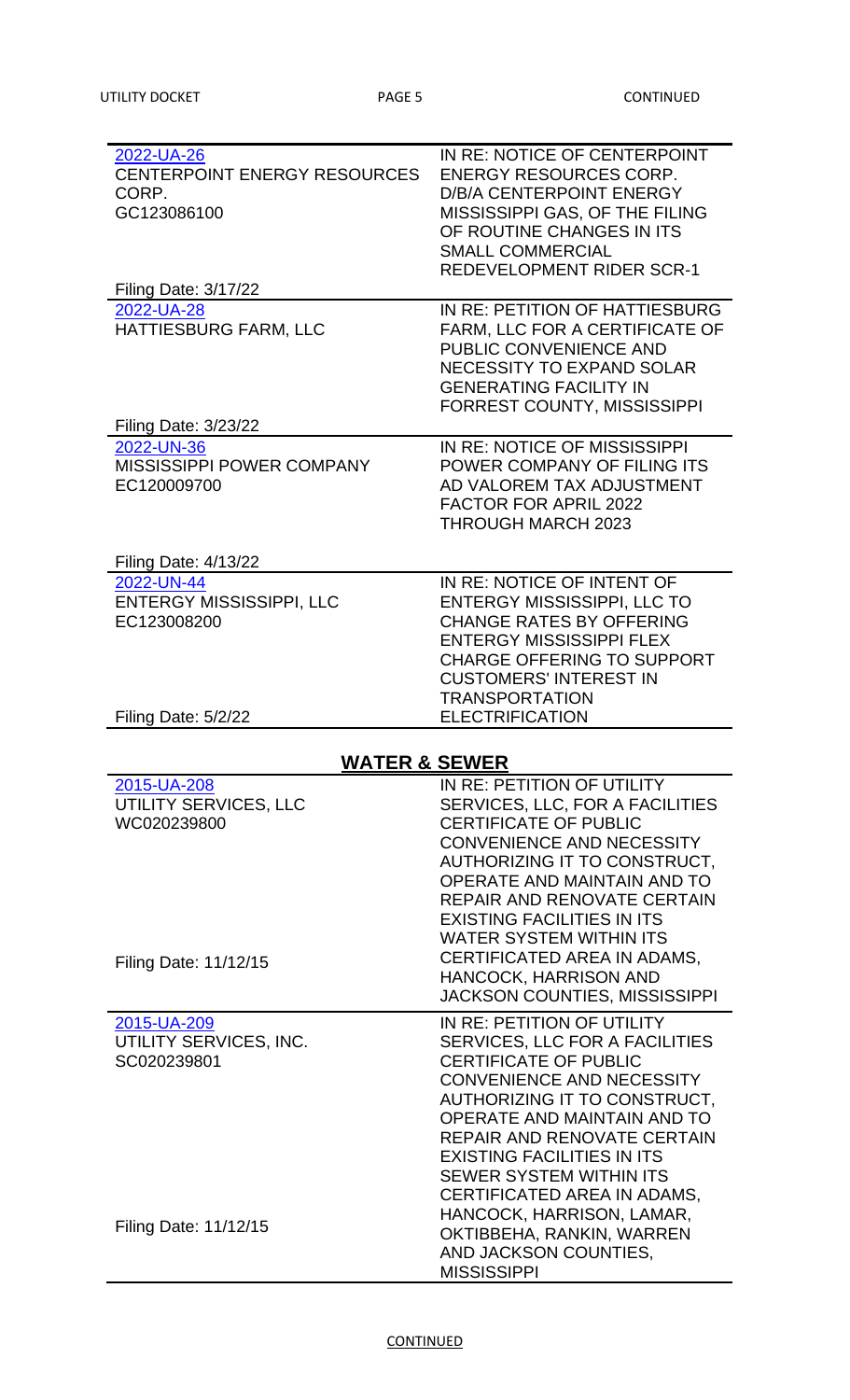| 2016-UA-72<br>SUTTER WATER SERVICE INC.<br>WC020008700                                                              | IN RE: PETITION OF SUTTER<br><b>WATER SERVICE, LLC FOR</b><br>APPROVAL OF ITS AGREEMENT<br>WITH THE HARRISON COUNTY<br>UTILITY AUTHORITY FOR THE<br>PURCHASE OF POTABLE WATER                                                                                      |
|---------------------------------------------------------------------------------------------------------------------|--------------------------------------------------------------------------------------------------------------------------------------------------------------------------------------------------------------------------------------------------------------------|
| Filing Date: 4/21/16                                                                                                |                                                                                                                                                                                                                                                                    |
| 2018-AD-36<br>ASHLEY HILL, ET AL.<br>WA003055800                                                                    | IN RE: COMPLAINT OF MELANIE<br>RUBE, ET AL, AGAINST PUNKIN<br><b>WATER ASSOCIATION FOR</b><br><b>FAILURE TO PROVIDE</b><br><b>REASONABLY ADEQUATE</b><br><b>SERVICE TO CUSTOMERS IN</b><br>LAFAYETTE COUNTY, MISSISSIPPI<br>AND REQUEST FOR HEARING                |
| Filing Date: 3/19/18                                                                                                | PURSUANT TO MISS. CODE ANN.<br>77-3-5 ET. SEQ.                                                                                                                                                                                                                     |
| 2018-AD-81<br><b>KEVIN BAKER</b>                                                                                    | IN RE: FORMAL COMPLAINT OF<br><b>KEVIN BAKER AGAINST ROCK HILL</b><br><b>COMMUNITY WATER</b><br>ASSOCIATION, INC. FOR ITS<br><b>FAILURE TO PROVIDE WATER</b>                                                                                                       |
| <b>Filing Date: 5/28/18</b>                                                                                         | <b>SERVICE</b>                                                                                                                                                                                                                                                     |
| 2018-UA-257<br><b>CREEKSIDE EST. OF KILN</b><br>HOMEOWNERS ASSOC. INC.<br>SA020247000<br>Filing Date: 12/13/18      | IN RE: APPLICATION TO<br>TRANSFER DANIEL LADNER d/b/a<br>AMY LEA CONSTRUCTION, LLC'S<br><b>CERTIFICATE OF PUBLIC</b><br><b>CONVENIENCE AND NECESSITY</b><br>TO CREEKSIDE ESTATES OF KILN<br>HOMEOWNERS ASSOCIATION,<br>INC.                                        |
| 2019-UA-90                                                                                                          | IN RE: APPLICATION OF NORTH                                                                                                                                                                                                                                        |
| <b>NORTH TISHOMINGO COUNTY</b><br><b>UTILITY SERVICE</b><br>SM00247800<br><b>INTERVENOR</b><br>Filing Date: 6/13/19 | TISHOMINGO UTILITY SERVICE,<br>INC. FOR A CERTIFICATE OF<br>PUBLIC CONVENIENCE AND<br>NECESSITY AUTHORIZING IT TO<br><b>CONSTRUCT, OPERATE AND</b><br><b>MAINTAIN A SEWER SYSTEM IN A</b><br>SPECIFIED AREA IN TISHOMINGO<br><b>COUNTY, MISSISSIPPI</b>            |
|                                                                                                                     |                                                                                                                                                                                                                                                                    |
| 2019-UA-91<br>MT. COMFORT WATER ASSN.<br>WA003023100<br>Filing Date: 6/17/19                                        | IN RE: APPLICATION OF MT.<br><b>COMFORT WATER ASSOCIATION,</b><br>INC. FOR A CERTIFICATE OF<br>PUBLIC CONVENIENCE AND<br>NECESSITY AUTHORIZING IT TO<br><b>CONSTRUCT, OPERATE AND</b><br><b>MAINTAIN A WATER SYSTEM IN A</b><br><b>SPECIFIED AREA IN LAFAYETTE</b> |
|                                                                                                                     | <b>COUNTY, MISSISSIPPI</b>                                                                                                                                                                                                                                         |
| 2019-UA-102<br><b>GREAT RIVER UTILITY OPERATING</b><br><b>COMPANY, LLC</b><br>SC123251500                           | IN RE: NOTICE OF WILCO<br>PROPERTIES, INC. SEEKING A<br><b>SUPPLEMENTAL CERTIFICATE</b><br>PERTAINING TO A PROPOSED<br><b>SEWER SYSTEM LOCATED IN</b><br><b>DESOTO COUNTY, MISSISSIPPI</b>                                                                         |

Filing Date: 6/21/19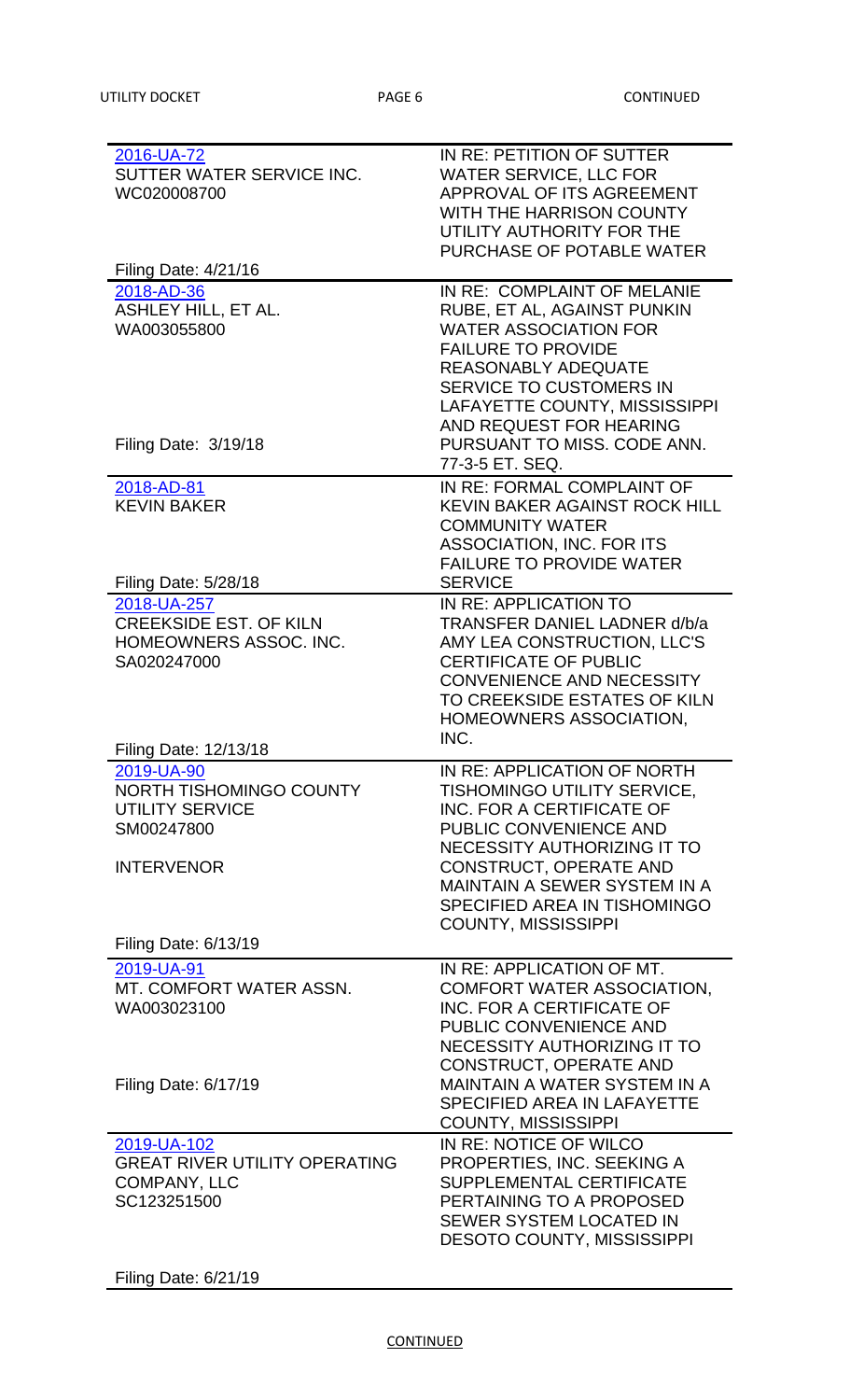| 2019-UA-108                          | IN RE: APPLICATION OF ALGOMA         |
|--------------------------------------|--------------------------------------|
| ALGOMA WATER ASSN. INC.              | <b>WATER ASSOCIATION, INC. FOR A</b> |
|                                      |                                      |
| WA003053700                          | <b>CERTIFICATE OF PUBLIC</b>         |
|                                      | <b>CONVENIENCE AND NECESSITY</b>     |
|                                      | AUTHORIZING IT TO CONSTRUCT,         |
|                                      | OPERATE AND MAINTAIN A WATER         |
|                                      |                                      |
| Filing Date: 7/2/19                  | SYSTEM IN A SPECIFIED AREA IN        |
|                                      | PONTOTOC COUNTY, MISSISSIPPI         |
| 2020-AD-114                          | IN RE: INVESTIGATION AND             |
|                                      | <b>HEARING REGARDING POSSIBLE</b>    |
| MCGILL WELLWORKS, INC.               |                                      |
| WC000708500                          | STATUTORY AND COMMISSION             |
| SC020123800                          | <b>RULE VIOLATIONS BY MCGILL</b>     |
|                                      | <b>WELLWORKS, INC.</b>               |
|                                      |                                      |
|                                      |                                      |
| Filing Date: 9/1/20                  |                                      |
|                                      |                                      |
| 2020-AD-191                          | IN RE: FORMAL COMPLAINT OF           |
| DR. BRICE AND SHANEEKA MILLER        | DR. BRICE AND SHANEEKA MILLER        |
| <b>VS</b>                            | <b>AGAINST WILCO SEWER AND</b>       |
| <b>WILCO SEWER AND WATER</b>         | <b>WATER</b>                         |
|                                      |                                      |
|                                      |                                      |
|                                      |                                      |
|                                      |                                      |
| <b>Filing Date:11/17/20</b>          |                                      |
| 2021-UN-162                          | IN RE: NOTICE OF THE OAKS            |
| THE OAKS UTILITIES, LLC              | UTILITIES, LLC OF ITS INTENT TO      |
| WC020248400                          | <b>ESTABLISH RATES FOR ITS</b>       |
|                                      |                                      |
|                                      | <b>WATER SERVICE IN ITS</b>          |
| <b>INTERVENOR</b>                    | <b>CERTIFICATED AREA IN</b>          |
|                                      | <b>HARRISON COUNTY, MISSISSIPPI</b>  |
|                                      |                                      |
|                                      |                                      |
| Filing Date: 9/29/21                 |                                      |
|                                      | IN RE: JOINT APPLICATION OF          |
| 2021-UA-173                          |                                      |
| <b>BUNKER HILL WATER ASSOCIATION</b> | <b>BUNKER HILL WATER</b>             |
| WA020035200                          | <b>ASSOCIATION AND CEDAR</b>         |
|                                      | <b>GROVE-HARMONY WATER</b>           |
|                                      | <b>ASSOCIATION TO TRANSFER ALL</b>   |
|                                      |                                      |
|                                      | OF THE CERTIFICATE OF PUBLIC         |
|                                      | <b>CONVENIENCE AND NECESSITY</b>     |
|                                      | FOR WATER SERVICE HELD BY            |
| Filing Date: 10/20/21                | <b>CEDAR GROVE-HARMONY WATER</b>     |
|                                      | <b>ASSOCIATION</b>                   |
|                                      |                                      |
| 2021-UA-185                          | IN RE: JOINT APPLICATION OF          |
| WHISTLER WATER ASSOCIATION,          | HIWANEE WATER ASSOCIATION,           |
| INC.                                 | INC., AND WHISTLER WATER             |
| WA020060300                          | <b>ASSOCIATION, INC. TO TRANSFER</b> |
|                                      | A PORTION OF THE CERTIFICATE         |
|                                      |                                      |
|                                      | OF PUBLIC CONVENIENCE AND            |
|                                      | NECESSITY AUTHORIZING IT TO          |
|                                      | <b>CONSTRUCT, OPERATE AND</b>        |
|                                      | <b>MAINTAIN A WATER SYSTEM IN A</b>  |
|                                      |                                      |
| Filing Date: 11/16/21                | <b>SPECIFIED AREA IN WAYNE</b>       |
|                                      | <b>COUNTY, MISSISSIPPI</b>           |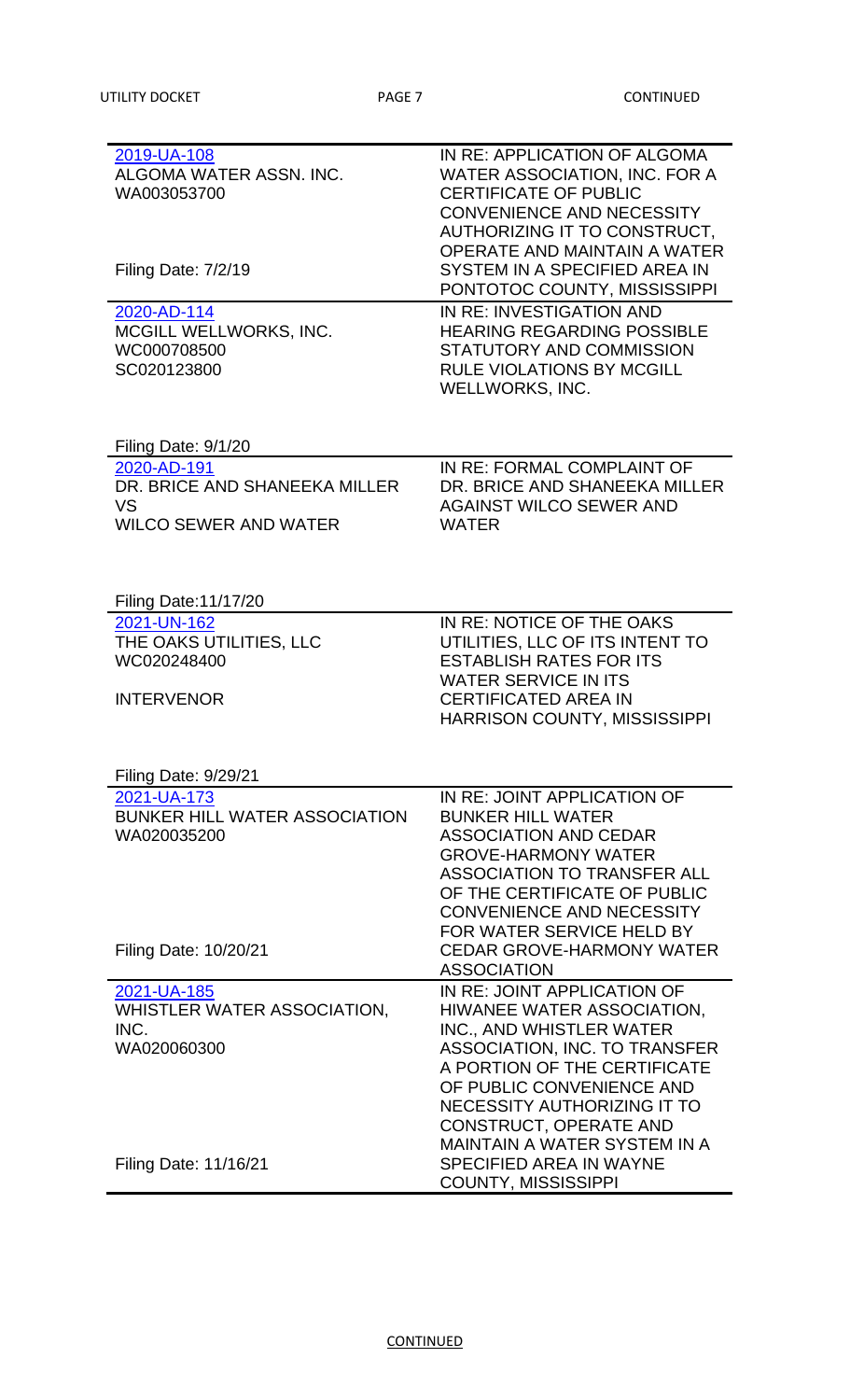| 2022-UA-20                           | IN RE: APPLICATION OF THE CITY      |
|--------------------------------------|-------------------------------------|
| <b>CITY OF GRENADA</b>               | OF GRENADA, MISSISSIPPI FOR A       |
| WM003158500                          | <b>CERTIFICATE OF PUBLIC</b>        |
|                                      | <b>CONVENIENCE AND NECESITY</b>     |
|                                      | AUTHORIZING IT TO CONSTRUCT,        |
|                                      | OPERATE AND MAINTAIN A WATER        |
| Filing Date: 3/2/22                  | SYSTEM IN A SPECIFIED AREA IN       |
|                                      | <b>GRENADA COUNTY, MISSISSIPPI</b>  |
| 2022-AD-21                           | IN RE: FORMAL COMPLAINT OF          |
| <b>CHAD V. STEVENS</b>               | <b>CHAD V. STEVENS AGAINST</b>      |
|                                      | <b>CALEDONIA WATER AND SEWER</b>    |
|                                      | <b>DEPARTMENT</b>                   |
|                                      |                                     |
| Filing Date: 3/7/22                  |                                     |
| 2022-UA-35                           | IN RE: JOINT APPLICATION OF         |
| BRADLEY WATER ASSOCIATION, INC.      | <b>BRADLEY WATER ASSOCIATION,</b>   |
| WM003214300                          | INC. AND TOWN OF STURGIS,           |
|                                      | <b>MISSISSIPPI, TO TRANSFER ALL</b> |
|                                      | OF THE CERTIFICATE OF PUBLIC        |
|                                      | <b>CONVENIENCE AND NECESSITY</b>    |
|                                      | AUTHORIZING IT TO CONTRUCT,         |
|                                      | OPERATE AND MAINTAIN A WATER        |
|                                      | SYSTEM IN A SPECIFIED AREA IN       |
| Filing Date: 4/8/22                  | OKTIBBEHA COUNTY, MISSISSIPPI       |
| 2022-UA-37                           | IN RE: PETITION OF GREAT RIVER      |
| <b>GREAT RIVER UTILITY OPERATING</b> | UTILITY OPERATING COMPANY,          |
| <b>COMPANY, LLC</b>                  | LLC FOR APPROVAL OF THE SALE        |
| SC123251500                          | AND TRANSFER OF CERTAIN             |
|                                      | <b>ASSETS, FACILITIES, PROPERTY</b> |
|                                      | AND CERTIFICATES OF PUBLIC          |
|                                      | <b>CONVENIENCE AND NECESSITY</b>    |
|                                      | FOR THE PROVISION OF                |
|                                      | <b>WASTEWATER DISPOSAL</b>          |
|                                      | SERVICE IN ADAMS, LAMAR,            |
|                                      | OKTIBBEHA, RANKIN AND               |
| <b>Filing Date: 4/21/22</b>          | <b>WARREN COUNTIES, MISSISSIPPI</b> |
| 2022-UA-38                           | IN RE: PETITION OF GREAT RIVER      |
| <b>GREAT RIVER UTILITY OPERATING</b> | UTILITY OPERATING COMPANY,          |
| <b>COMPANY, LLC</b>                  | LLC FOR APPROVAL OF THE SALE        |
| WC123251400                          | AND TRANSFER OF CERTAIN             |
|                                      | ASSETS, FACILITIES, PROPERTY,       |
|                                      | AND CERTIFICATES OF PUBLIC          |
|                                      | <b>CONVENIENCE AND NECESSITY</b>    |
|                                      | FOR THE PROVISION OF WATER          |
|                                      | SERVICE IN LAMAR AND NOXUBEE        |
| <b>Filing Date: 4/21/22</b>          | <b>COUNTIES, MISSISSIPPI</b>        |
| 2022-UA-41                           | IN RE: APPLICATION OF GREAT         |
| <b>GREAT RIVER UTILITY OPERATING</b> | <b>RIVER UTILITY OPERATING</b>      |
| <b>COMPANY, LLC</b>                  | COMPANY, LLC TO CANCEL A            |
| SC123251500                          | <b>CERTIFICATE OF PUBLIC</b>        |
|                                      | CONVENIENCE AND NECESSITY IN        |
|                                      | A SPECIFIED AREA IN FORREST         |
| Filing Date: 4/29/22                 | <b>COUNTY, MISSISSIPPI</b>          |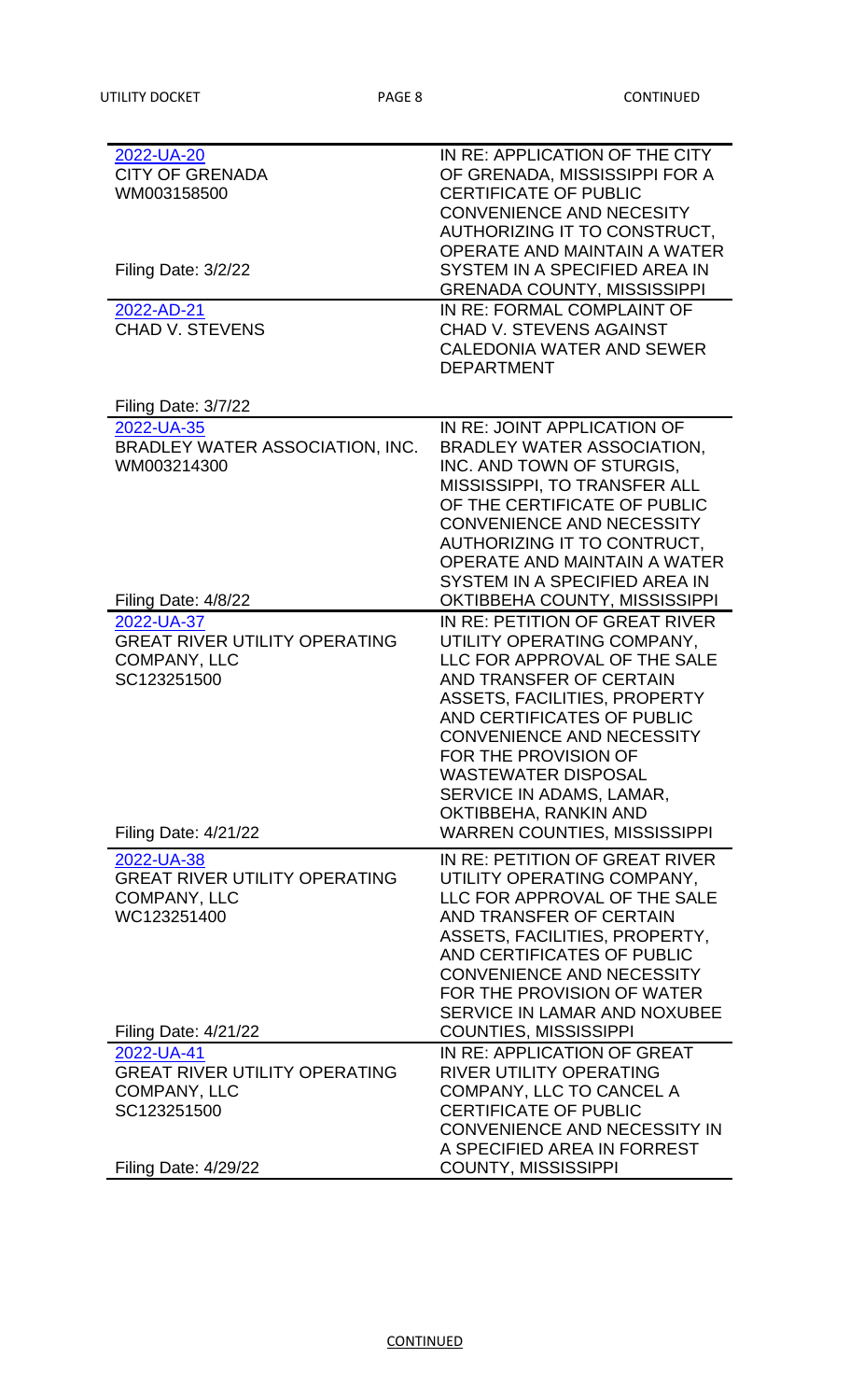| <b>TELECOMMUNICATIONS</b>                                                     |                                                                                                                                                                                                                                                                              |
|-------------------------------------------------------------------------------|------------------------------------------------------------------------------------------------------------------------------------------------------------------------------------------------------------------------------------------------------------------------------|
| 2019-AD-103<br><b>MISSISSIPPI PUBLIC SERVICE</b><br><b>COMMISSION</b>         | IN RE: ORDER ESTABLISHING<br>DOCKET TO COMBAT MALICIOUS<br>ROBOCALLS, CALLER ID<br>SPOOFING, AND RELATED<br><b>MATTERS</b>                                                                                                                                                   |
| Filing Date: 6/26/19                                                          |                                                                                                                                                                                                                                                                              |
| 2019-AD-164<br>MICRO-COMM INC.<br>TC123208400                                 | IN RE: INVESTIGATION AND<br><b>HEARING REGARDING</b><br><b>COMPLIANCE WITH CPCN AND</b><br><b>ETC DESIGNATION</b>                                                                                                                                                            |
| <b>Filing Date: 10/1/19</b>                                                   |                                                                                                                                                                                                                                                                              |
| 2020-AD-200<br>AIRUS, INC.<br>TC123231900                                     | IN RE: COMPLAINT OF AIRUS, INC.<br><b>VS BELLSOUTH</b><br>TELECOMMUNICATIONS, LLC d/b/a<br><b>AT&amp;T MISSISSIPPI</b>                                                                                                                                                       |
| <b>Filing Date: 12/9/20</b>                                                   |                                                                                                                                                                                                                                                                              |
| 2021-UA-71<br><b>MAGNA5 LLC</b><br>TC123251300<br><b>Filing Date: 4/30/21</b> | IN RE: APPLICATION OF MAGNA5<br>LLC FOR A CERTIFICATE OF<br>PUBLIC CONVENIENCE AND<br>NECESSITY TO PROVIDE LOCAL<br><b>AND INTEREXCHANGE</b><br>TELECOMMUNICATIONS SERVICE                                                                                                   |
| 2021-UA-76<br><b>WIDE VOICE, LLC</b><br>TC123243000                           | IN RE: APPLICATION OF WIDE<br><b>VOICE, LLC FOR A CERTIFICATE</b><br>OF CONVENIENCE AND<br><b>NECESSITY TO PROVIDE RESOLD</b><br><b>INTEREXCHANGE</b><br><b>TELECOMMUNICATIONS</b><br><b>SERVICES AND COMPETITIVE</b>                                                        |
| <b>Filing Date: 5/12/21</b>                                                   | <b>RESOLD AND FACILITIES-BASED</b><br><b>LOCAL EXCHANGE SERVICES</b><br>THROUGHOUT THE STATE OF<br><b>MISSISSIPPI</b>                                                                                                                                                        |
| 2021-UA-149<br><b>BELZONI CABLE, LLC</b><br>TC123250900                       | IN RE: APPLICATION OF BELZONI<br>CABLE, LLC FOR A CERTIFICATE<br>OF CONVENIENCE AND<br><b>NECESSITY TO PROVIDE</b><br><b>FACILITIES-BASED AND RESOLD</b><br><b>LOCAL EXCHANGE AND</b><br><b>INTEREXCHANGE</b><br><b>TELECOMMUNICATIONS</b><br><b>SERVICES THROUGHOUT THE</b> |
| <b>Filing Date: 9/13/21</b>                                                   | <b>STATE OF MISSISSIPPI</b>                                                                                                                                                                                                                                                  |
| 2021-UA-190<br>PEERLESS NETWORK HOLDINGS,<br>INC.<br>TC123243900              | IN RE: JOINT APPLICATION OF<br>PEERLESS NETWORK HOLDINGS,<br>INC. AND OPENMARKET INC. FOR<br><b>APPROVAL OF INDIRECT</b><br><b>TRANSFER OF CONTROL OF</b><br>PEERLESS NETWORK OF<br>MISSISSIPPI, LLC AND AIRUS, INC.                                                         |

Filing Date: 11/29/21

## **CONTINUED**